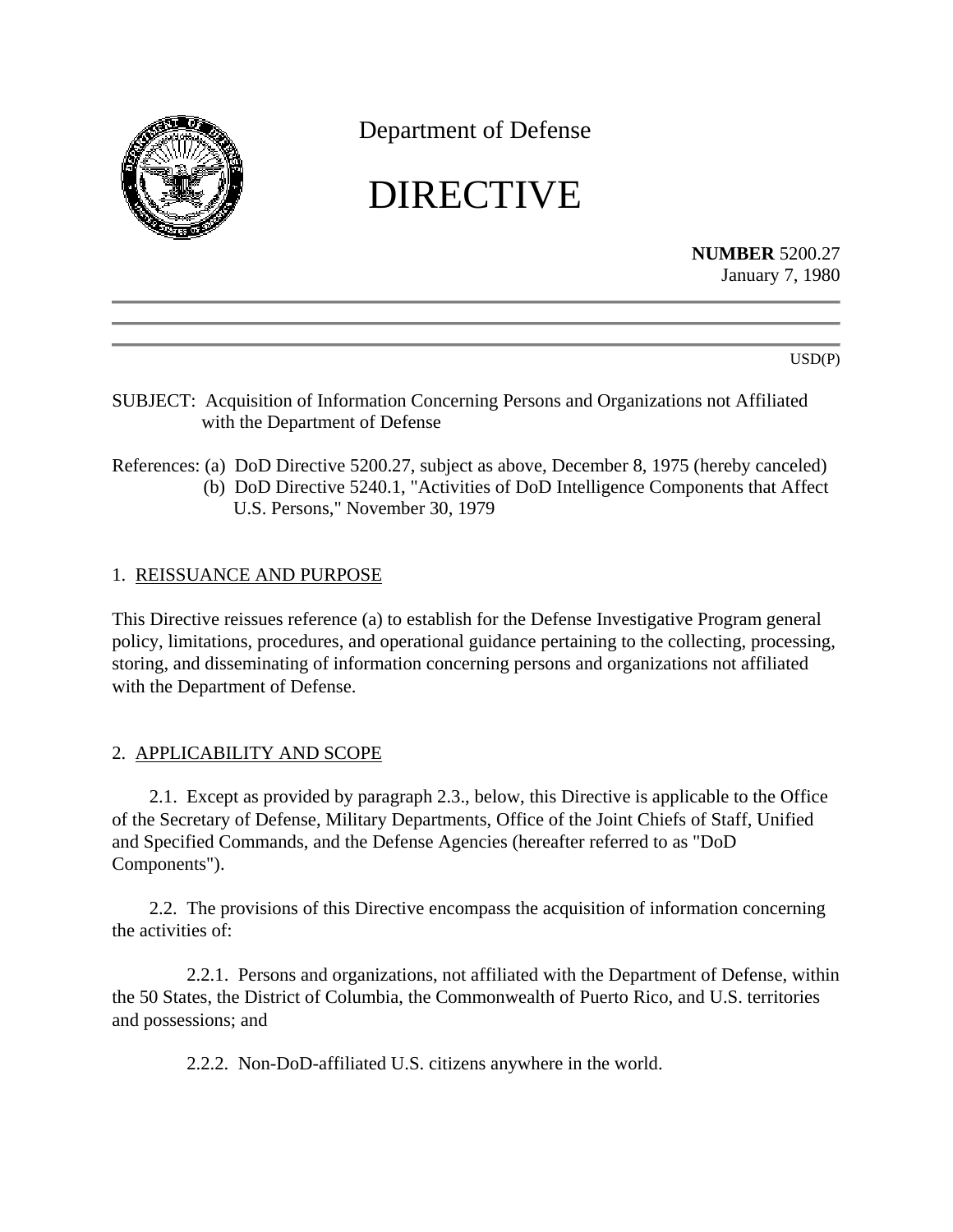2.3. This Directive is not applicable to DoD intelligence components as defined by DoD Directive 5240.1 (reference (b)).

2.4. Authority to act for the Secretary of Defense in matters in this Directive that require specific approval are delineated in enclosure 1.

## 3. POLICY

3.1. DoD policy prohibits collecting, reporting, processing, or storing information on individuals or organizations not affiliated with the Department of Defense, except in those limited circumstances where such information is essential to the accomplishment of the DoD missions outlined below.

3.2. Information-gathering activities shall be subject to overall civilian control, a high level of general supervision and frequent inspections at the field level.

3.3. Where collection activities are authorized to meet an essential requirement for information, maximum reliance shall be placed upon domestic civilian investigative agencies, Federal, State, and local.

3.4. In applying the criteria for the acquisition and retention of information established pursuant to this Directive, due consideration shall be given to the need to protect DoD functions and property in the different circumstances existing in geographic areas outside the United States. Relevant factors include:

3.4.1. The level of disruptive activity against U.S. Forces;

3.4.2. The competence of host-country investigative agencies;

3.4.3. The degree to which U.S. Military and host-country agencies exchange investigative information;

3.4.4. The absence of other U.S. investigative capabilities; and

3.4.5. The unique and vulnerable position of U.S. Forces abroad.

### 4. AUTHORIZED ACTIVITIES

The DoD Components are authorized to gather information essential to the accomplishment of the following defense missions: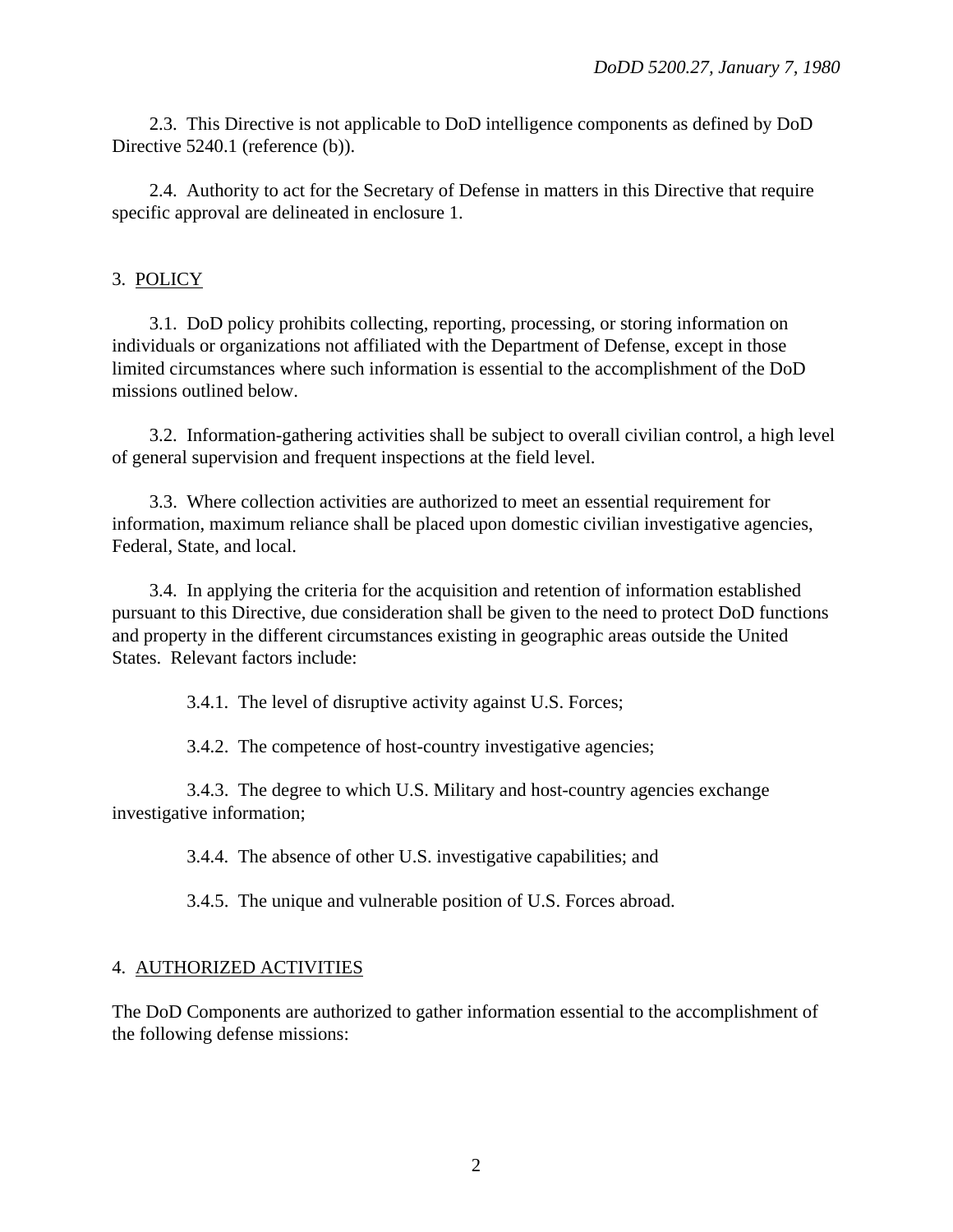4.1. Protection of DoD Functions and Property. Information may be acquired about activities threatening defense military and civilian personnel and defense activities and installations, including vessels, aircraft, communications equipment, and supplies. Only the following types of activities justify acquisition of information under the authority of this paragraph:

4.1.1. Subversion of loyalty, discipline, or morale of DoD military or civilian personnel by actively encouraging violation of law, disobedience of lawful order or regulation, or disruption of military activities.

4.1.2. Theft of arms, ammunition, or equipment, or destruction or sabotage of facilities, equipment, or records belonging to DoD units or installations.

4.1.3. Acts jeopardizing the security of DoD elements or operations or compromising classified defense information by unauthorized disclosure or by espionage.

4.1.4. Unauthorized demonstrations on Active or Reserve DoD installations.

4.1.5. Direct threats to DoD military or civilian personnel in connection with their official duties or to other persons who have been authorized protection by DoD resources.

4.1.6. Activities endangering facilities that have classified defense contracts or that have been officially designated as key defense facilities.

4.1.7. Crimes for which the Department of Defense has responsibility for investigating or prosecuting.

4.2. Personnel Security. Investigations may be conducted in relation to the following categories of persons:

4.2.1. Members of the Armed Forces, including retired personnel, members of the Reserve components, and applicants for commission or enlistment.

4.2.2. DoD civilian personnel and applicants for such status.

4.2.3. Persons having need for access to official information requiring protection in the interest of national defense under the DoD Industrial Security Program or being considered for participation in other authorized DoD programs.

4.3. Operations Related to Civil Disturbance. The Attorney General is the chief civilian officer in charge of coordinating all Federal Government activities relating to civil disturbances. Upon specific prior authorization of the Secretary of Defense or his designee, information may be acquired that is essential to meet operational requirements flowing from the mission assigned to the Department of Defense to assist civil authorities in dealing with civil disturbances. Such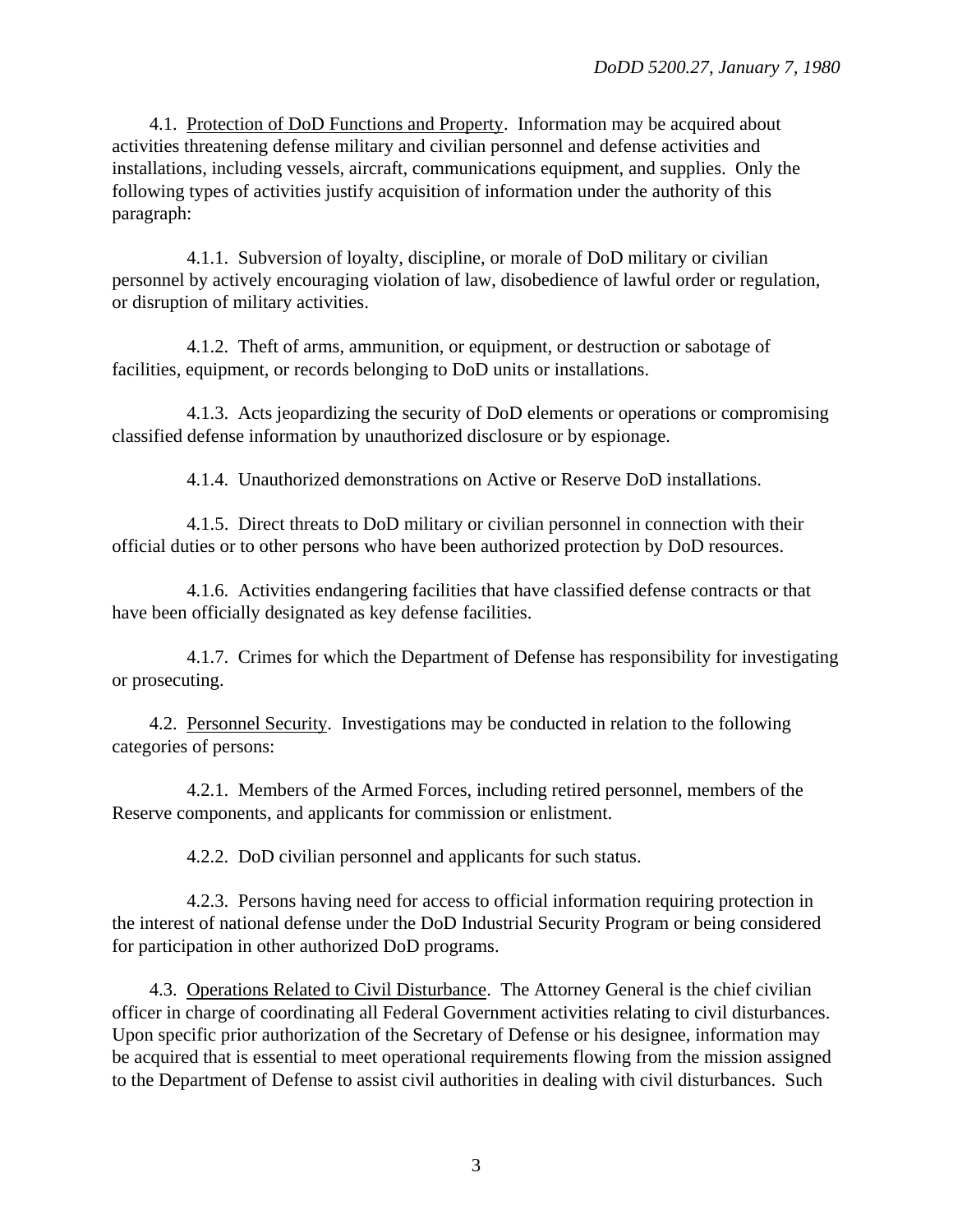authorization will only be granted when there is a distinct threat of a civil disturbance exceeding the law enforcement capabilities of State and local authorities.

#### 5. PROHIBITED ACTIVITIES

5.1. The acquisition of information on individuals or organizations not affiliated with the DoD will be restricted to that which is essential to the accomplishment of assigned DoD missions under this Directive.

5.2. No information shall be acquired about a person or organization solely because of lawful advocacy of measures in opposition to Government policy.

5.3. There shall be no physical or electronic surveillance of Federal, State, or local officials or of candidates for such offices.

5.4. There shall be no electronic surveillance of any individual or organization, except as authorized by law.

5.5. There shall be no covert or otherwise deceptive surveillance or penetration of civilian organizations unless specifically authorized by the Secretary of Defense, or his designee.

5.6. No DoD personnel will be assigned to attend public or private meetings, demonstrations, or other similar activities for the purpose of acquiring information, the collection of which is authorized by this Directive without specific prior approval by the Secretary of Defense, or his designee. An exception to this policy may be made by the local commander concerned, or higher authority, when, in his judgment, the threat is direct and immediate and time precludes obtaining prior approval. In each such case a report will be made immediately to the Secretary of Defense, or his designee.

5.7. No computerized data banks shall be maintained relating to individuals or organizations not affiliated with the Department of Defense, unless authorized by the Secretary of Defense, or his designee.

#### 6. OPERATIONAL GUIDANCE

6.1. Nothing in this Directive shall be construed to prohibit the prompt reporting to law enforcement agencies of any information indicating the existence of a threat to life or property, or the violation of law, nor to prohibit keeping a record of such a report.

6.2. Nothing in this Directive shall be construed to restrict the direct acquisition by overt means of the following information: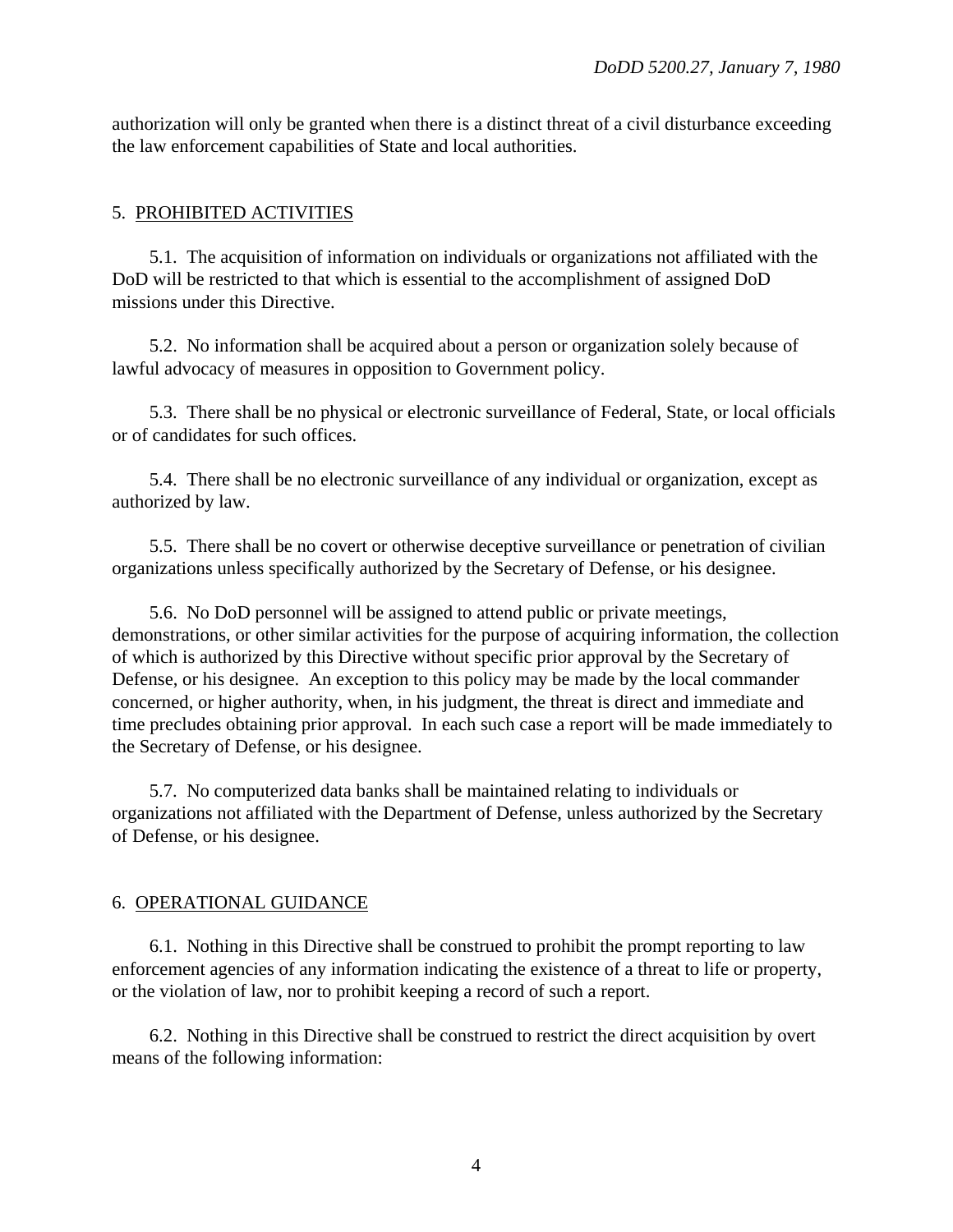6.2.1. Listings of Federal, State, and local officials who have official responsibilities related to the control of civil disturbances. Such listings may be maintained currently.

6.2.2. Physical data on vital public or private installations, facilities, highways, and utilities, as appropriate, to carry out a mission assigned by this Directive.

6.3. Access to information obtained under the provisions of this Directive shall be restricted to Governmental Agencies that require such information in the execution of their duties.

6.4. Information within the purview of this Directive, regardless of when acquired, shall be destroyed within 90 days unless its retention is required by law or unless its retention is specifically authorized under criteria established by the Secretary of Defense, or his designee.

6.5. This Directive does not abrogate any provision of the Agreement Governing the Conduct of Defense Department Counterintelligence Activities in Conjunction with the Federal Bureau of Investigation, April 5, 1979, nor preclude the collection of information required by Federal statute or Executive order.

#### 7. EFFECTIVE DATE AND IMPLEMENTATION

This Directive is effective immediately. Forward two copies of implementing regulations to the Deputy Under Secretary of Defense (Policy Review) within 120 days.

i. C. Gaham (leyton L

W. Graham Claytor, Jr. Deputy Secretary of Defense

Enclosures - 1 E1. Delegation of Authority